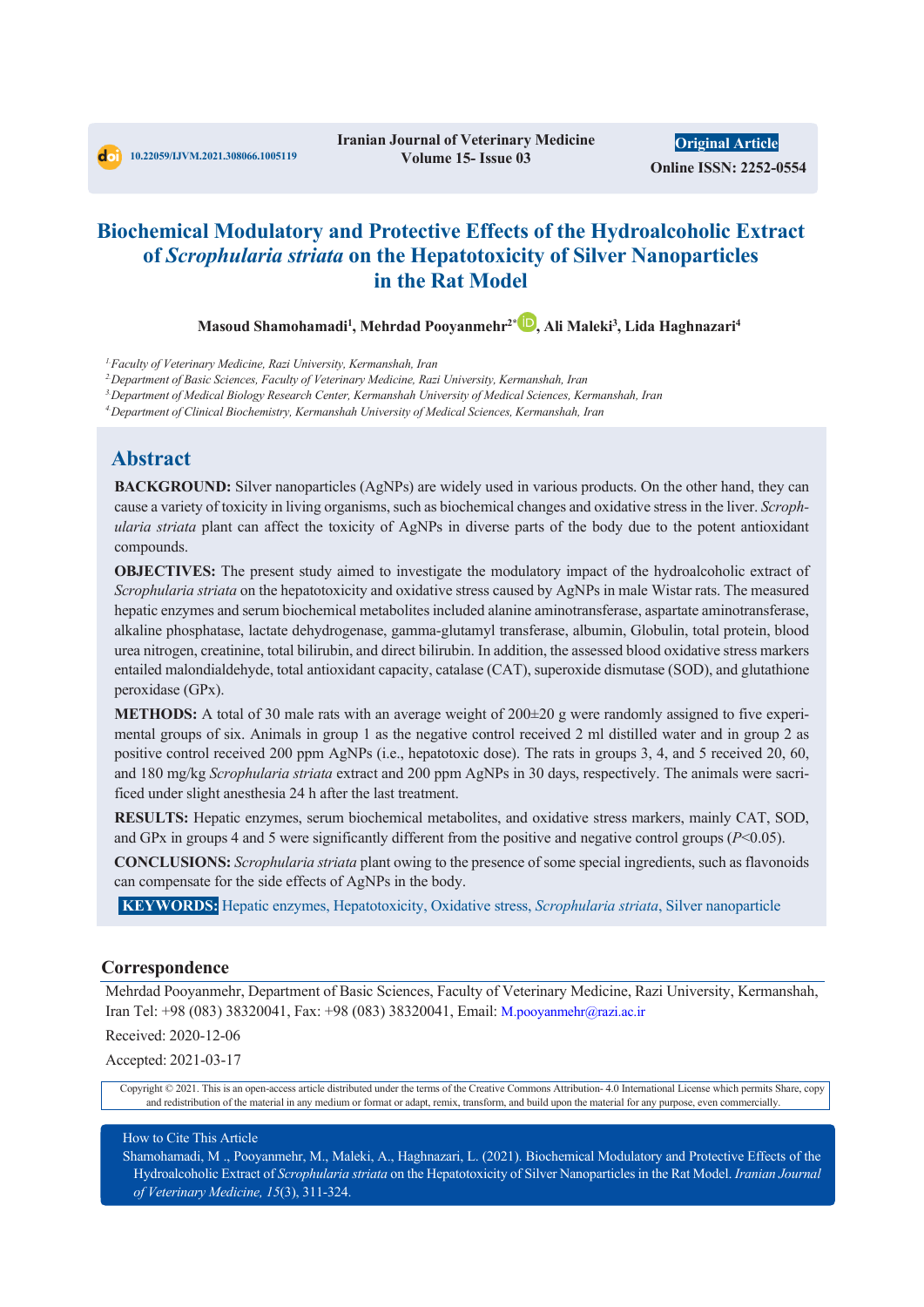# **Introduction**

Metal nanoparticles (NPs) have attracted much attention due to their extensive use in biomedicine and industry (Bindhu *et al.*, 2015; Abdelmoneim *et al.*, 2016; Agrawal *et al.*, 2018). Several highly necessary properties have been noted for NPs that make them useful for specific applications. At the same time, they may also be associated with undesirable biological/toxicological reactivity (Oberdörster *et al.*, 2010; Adeyemi *et al.*, 2015). Studies have shown that NPs can pass through cell membranes and interact with biomolecules causing damage to DNA and proteins, as well as altering the cell (Ahamed *et al.*, 2008; Iversen *et al.*, 2009; Maneewattanapinyo *et al.*, 2011). Moreover, these particles might result in neurotoxicity due to crossing the blood-brain barrier (Rahman *et al.*, 2009; Gonzalez *et al.*, 2017). Therefore, there are growing concerns about the safety of NPs for human health and the environment that necessitate further research on the safety of metal NPs (Adeyemi *et al.*, 2014). Studies on some metal-based NPs (e.g. Ag, Au, and Cu) demonstrated their toxic properties at some doses (Pan *et al.*, 2007). Among the nanomaterials, silver NPs (AgNPs), as a product of nanotechnology, has gained interest because of their distinctive properties, such as good conductivity, chemical stability, and catalytic effect along with antibacterial, antifungal, antiviral, and anti-inflammatory activities (Ivask *et al.*, 2014; Franci *et al.*, 2015). The toxicity of AgNPs was reported to be dependent on various factors, including particle size, shape, and capping agent (León-Silva *et al.*, 2016). Toxicity induced by AgNPs and the role of oxidative stress in this process were demonstrated in human cells (Kim and Choi, 2009; Adeyemi and Orekoya, 2014). On the other hand, medicinal plants and natural products have been used for centuries as traditional treatments for numerous diseases (Cock *et al.*, 2015). Most pharmacological activities of medicinal plants are primarily attributed to their phytochemical constituents (Gautam and Kumar, 2012; Chung *et al.*, 2016). In the western provinces of Iran, the snapdragon plant with the scientific name *Scrophularia striata Boiss* has traditional medical usage. Different extracts of this plant are traditionally used in treating infectious diseases. The pharmaceutical activities and positive effects of *Scrophularia striata* extract, including wound healing (Ghashghaii *et al.*, 2017; Haddadi *et al.*, 2019), antibacterial effects (Zamanian *et al.*, 2013), anti-inflammatory activities (Mahboubi *et al.*, 2013), analgesic impact (Nasri *et al.*, 2013), anti-cancer properties (Rezaie *et al.*, 2010), antioxidant capacity (Javan *et al.*, 2015), reducing edema, T-cells proliferation, and nitric oxide production inhibition have been studied (Azadmehr *et al.*, 2009). A review of the literature revealed that no study has been performed on the protective effects of *Scrophularia striata* against the toxicity of AgNPs. Consequently, the present study was conducted to determine the biochemical modulatory and protective impacts of the hydroalcoholic extract of *Scrophularia striata* on the hepatotoxicity of AgNPs in the rat model.

# **Materials and Methods**

## **Plant Sample Collection**

The medicinal plant *Scrophularia striata* was collected from mountains around Kermanshah province, Iran in the spring. A botanist confirmed the plant specification with the code *NO: 42801, Kuh.*

## **Preparation of Hydroalcoholic Extract**

First, the plant was cleaned and dried at a temperature of 25°C without exposure to direct sunshine (in the shade). An amount of 250 g of the powdered leaf was extracted with 750 mL ethanol in a cold maceration process for 48 h. The crude aqueous extract was concentrated using a rotary evaporator. The evaporator was kept at a temperature of 40°C. The mixture was allowed to settle before the concentration process followed by elutriating and filtering the supernatant with a Cartouche paper. The dry extract was obtained at a value of 0.22 mg (Nikbakht-Brujeni *et al.*, 2013).

## **Preparation of Nanoparticles**

The AgNPs solution with a concentration of 4000 PPM was prepared from the Pishgaman Iranian Nanomaterial Company (Iran). The AgNPs were 5-8 nm in diameter and were filtered using a  $0.22 \mu M$ filter by UV-Visible spectrophotometry (Biotek Epoch, USA), and inductively coupled plasma optical emission spectrometry (ICP-OES, Cambridge, United Kingdom). Moreover, the physical and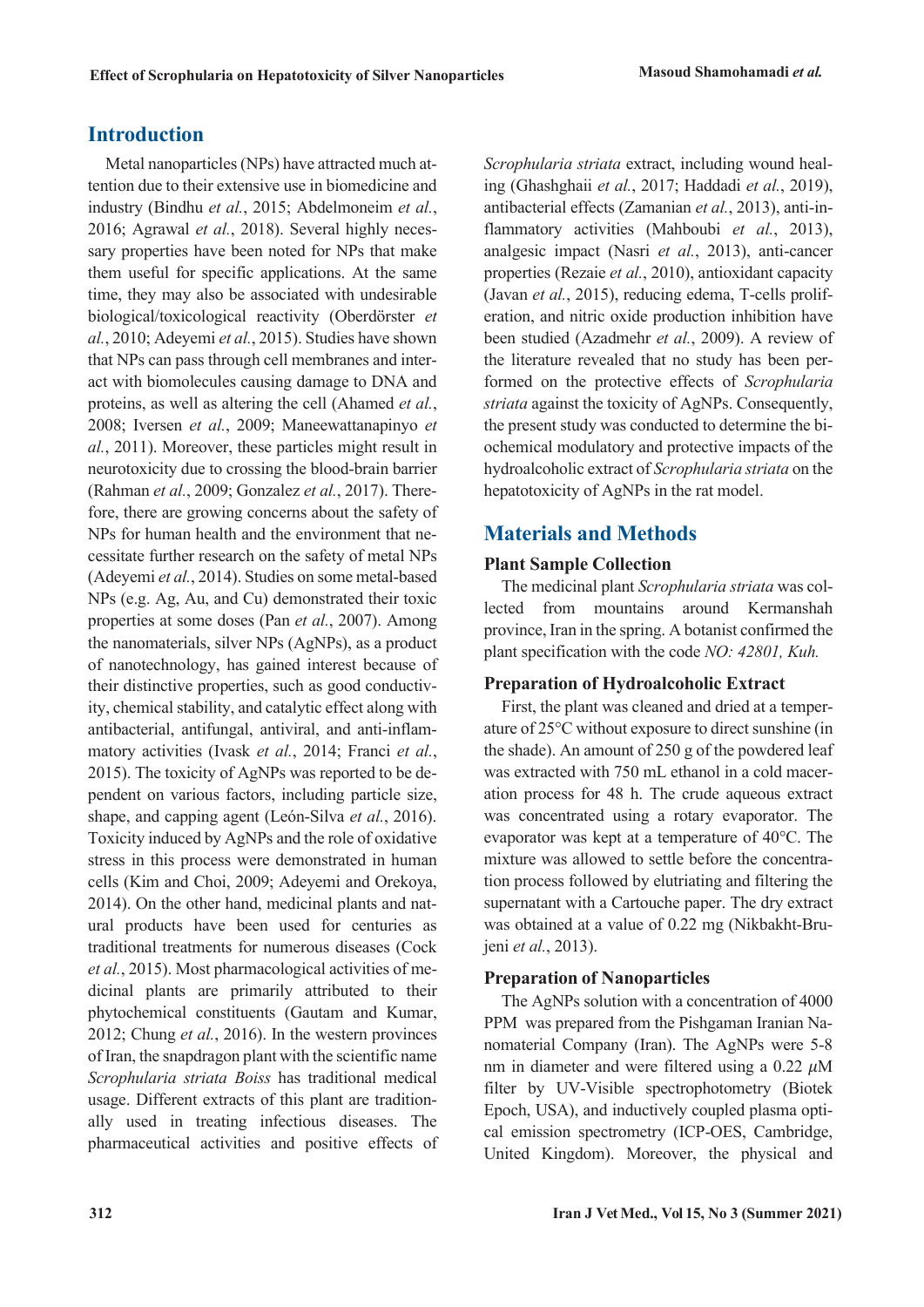chemical properties were confirmed by scanning electron microscopy (SEM) and transmission electron microscopy (TEM) [\(Figure 1\)](#page-2-0). Standardization was performed by Pishgaman Iran Nanomaterials Company. Briefly, the preparation and characterization of AgNPs were carried out by adding 100 mM silver nitrate to  $1\%$  (w/v) tannic acid solution (pH adjusted at 8 by adding 150 mM potassium carbonate) of polyvinyl pyrrolidone (PVP). The AgNP solution became pale yellow. To obtain the toxic concentration of 200 ppm, the original solution was diluted to 20 units, following the manufacturer's instructions. Finally, animals were gavaged daily for 30 days. The hepatotoxicity of NPs at a dose of 200 ppm was determined based on similar studies (Shariatzadeh *et al.*, 2016; Prakash *et al.*, 2017).



**Figure 1.** a) SEM and b) TEM images of AgNPs

## <span id="page-2-0"></span>**Experimental Animals**

### **Animals and Treatments**

The study design was approved by the Research Deputy of Razi University, Kermanshah, Iran with the ethical code of *NO:* 396.2.038 on 30.1.2018. The handling of animals was and consistent with relevant guidelines as approved by the Institutional Ethics Committee. A total of 30 male Wistar rats weighing 200±20 g were acclimatized for two weeks. The animals were housed in standard plastic cages at a temperature of 25±3°C under standard environmental and nutritional conditions of the light and dark cycles of 12 h with free access to standard food and clean water.

#### **Study Groups**

**Group 1** (NC: negative control): received 2 mL of distilled water

**Group 2** (PC: positive control): received 200 ppm AgNPs

**Group 3** (A): received 20 mg/kg of *Scrophularia striata* extract and 200 ppm AgNPs

**Group 4** (B): received 60 mg/kg of *Scrophularia striata* extract and 200 ppm AgNPs

**Group 5** (C): received 180 mg/kg of *Scrophularia striata* extract and 200 ppm AgNPs

The animals were given oral daily treatments for 30 days. The election of doses used is premised on previous reports (Naqvi *et al.*, 2010; Agarwal *et al.*, 2013).

### **Animals Euthanasia**

At the end of treatment (30 days), animals were euthanized by the intraperitoneal injection of 1 mg/kg xylazine HCl (xylazine 2%, Alfasan, Netherlands) and 0.5 mg/kg ketamine HCl (ketamine 5%, Trittau, Germany).

#### **Serum Biochemical Analysis**

Blood samples were collected into standard laboratory Eppendorf tubes. The collected blood specimens were centrifuged at 12000 g for 10 min (Hettich, United Kingdom), and the sera were kept at 4°C until measurements. The parameters were assessed using an automated biochemical analyzer (SK3002- 4040, Sinothinker, China).

### **Hepatic Enzymes and Serum Biochemical Metabolites**

Hepatic enzymes, including alanine aminotransferase (ALT), aspartate aminotransferase (AST), and alkaline phosphatase (ALP) were measured by commercial kits (Randox, United Kingdom). In addition, lactate dehydrogenase (LDH), gamma-glutamyl transferase (GGT), albumin (ALB), globulin, total protein (TP), blood urea nitrogen (BUN), creatinine (Cr), total bilirubin (TBIL), and direct bilirubin (DBIL) were assessed using commercial kits (Pars Azmoon Co., Iran) and UV/V spectrophotometer (Shimadzu, Kyoto, Japan) in rats serum samples (Azadmehr *et al.*, 2009).

#### **Oxidative Stress Assays**

Malondialdehyde (MDA) based on reaction by optical absorption spectrophotometry (Shimadzu, Kyoto, Japan), total antioxidant capacity (TAC) according to the ABTS [2,2'-azino-bis(3-ethylbenzothiazoline-6-sulfonic acid)] radical reduction, and cation antioxidant molecules by using Randox kits (UK, Randox), catalase (CAT) by using Enzyme Activity kit (Nactaz™-Catalase), superoxide dismutase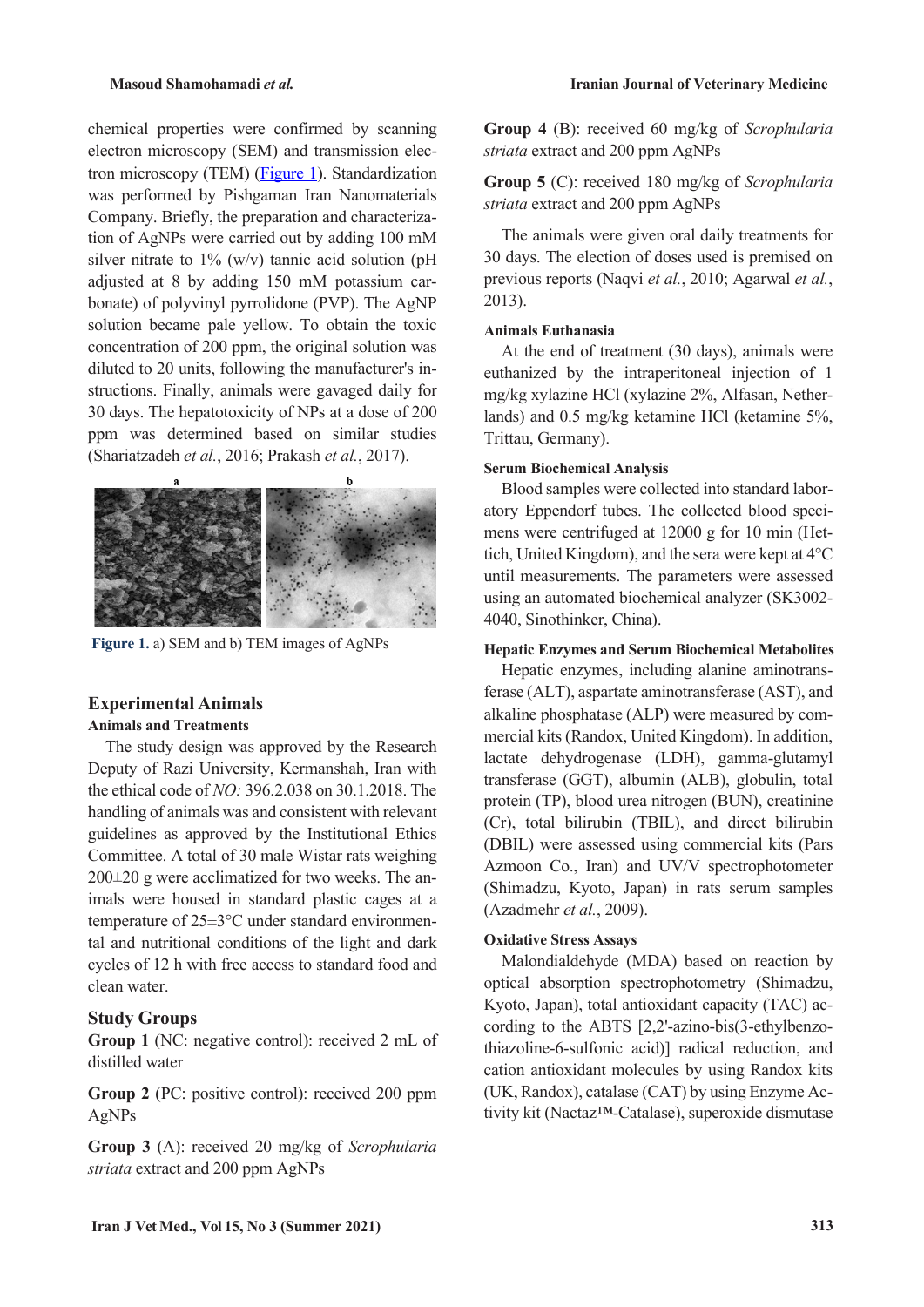| <b>Parameters</b> | $NC*$             | PC#               | $\mathbf{A}$       | B                    | $\mathbf C$          |
|-------------------|-------------------|-------------------|--------------------|----------------------|----------------------|
| ALT(IU/L)         | $67.7 \pm 1.78$   | $107.75 \pm 3.81$ | $80.41 \pm 2.75$   | $76.41 \pm 4.53a$    | $81.44 \pm 14.72 b$  |
| AST (IU/L)        | $87.9 \pm 2.65$   | $235.4\pm4.59$    | $184.31 \pm 2.92c$ | $160.71 \pm 11.85$   | $154.17\pm55.75a$    |
| ALP (IU/L)        | $204.7 \pm 3.59$  | $345.2 \pm 3.62$  | $302.21 \pm 4.6c$  | $270.71 \pm 8.73b$   | 273.79±49.22b        |
| LDH (IU/L)        | $651.16 \pm 7.07$ | $947.2 \pm 4.2$   | $871.41 \pm 2.4c$  | $859.07 \pm 20.77$ b | $838.07 \pm 101.27a$ |
| GGT (IU/L)        | $5.1 \pm 0.37$    | $7.4 \pm 0.66$    | $6.8 \pm 0.28$ b   | $6.4 \pm 0.43$       | $6.36\pm0.87$        |
| Alb $(mg/dL)$     | $3.7 \pm 0.29$    | $2.5 \pm 0.28$    | $3.1 \pm 0.26a$    | $3.21 \pm 0.47a$     | $3.48\pm0.6a$        |
| $Glo$ (mg/dL)     | $3.7 \pm 0.52$    | $2.9 \pm 0.62$    | $3.1 \pm 0.32a$    | $2.7 \pm 0.46$       | $3.3 \pm 0.16a$      |
| TP (mg/dL)        | $7.4 \pm 0.51$    | $5.4 \pm 0.47$    | $5.9 \pm 0.34 b$   | $6.5 \pm 0.57a$      | $6.38 \pm 0.8a$      |
| BUN (mg/dL)       | $13 \pm 1.05$     | $41.31 \pm 2.26$  | $32.3 \pm 1.4c$    | $35.2 \pm 2.52c$     | $30.48\pm9.75b$      |
| $Cr$ (mg/dL)      | $0.40 \pm 0.03$   | $0.80 \pm 0.07$   | $0.76 \pm 0.05$    | $0.72 \pm 0.07$      | $0.68 \pm 0.14a$     |
| $BIL.T$ (mg/dL)   | $0.55 \pm 0.04$   | $0.76 \pm 0.03$   | $0.75 \pm 0.08c$   | $0.72 \pm 0.02c$     | $0.68 \pm 0.02 b$    |
| BIL.D (mg/dL)     | $0.11 \pm 0.01$   | $0.19 \pm 0.02$   | $0.19 \pm 0.01 b$  | $0.17 \pm 0.03a$     | $0.16 \pm 0.01a$     |

<span id="page-3-0"></span>**Table 1.** The biochemical modulatory effects of *Scrophularia Striata* extract on Hepatic Enzymes & serum metabolites caused by the hepatotoxicity of AgNPs 200 PPM

**Notice:** The values of the small letters **a**, **b** & **c** indicate a significant difference between the studied groups in comparison with the PC  $^*$  and got close to the NC\* groups respectively ( $P<0.05$ ). **NC:** Negative control, **PC:** Positive control, **A:** 20mg/kg, **B:** 60mg/kg, **C:** 180mg/kg

(SOD) and glutathione peroxidase (GPx) based on Formazone optical absorption in comparison with a standard curve were determined (Shariatzadeh *et al.*, 2016).

The present study was approved (Use of laboratory animals) by the research council of Razi University with the code *NO:* 396.2.038, adopted on 30.1.2018.

## **Data Analysis**

The data were statistically analyzed by one-way analysis of variance and Tukey post-hoc test using the SPSS software version 18 (IBM, Chicago, Ill., USA). All results are shown as mean±SEM and Pvalue<0.05 is considered significant.

## **Results**

The results of the current study showed that all studied factors (hepatic enzymes and serum metabolites) increased in the positive control group, compared to the negative control group. Furthermore, the administration of *Scrophularia striata* hydroalcoholic extract in treatment groups (20, 60, and 180 mg/kg) along with 200 ppm AgNPs (dose of hepatotoxicity) caused alterations in serum metabolites in groups 4 (60 mg/kg) and 5 (180 mg/kg), compared to the positive control group (*P*<0.05). Our findings revealed that *Scrophularia striata* hydroalcoholic extract could modulate the cytotoxic effects of AgNPs in rats.

Accordingly, the dosage of the extract at concentrations 20, 60, and 180 mg/kg (groups 3, 4, and 5) caused the levels of ALP, ALT, and AST to get close to the negative control. The order of the intensity of the extract effect on ALT (76.41±4.53 IU/L), AST (154.17±55.75 IU/L), and ALP (270.71±8.73 IU/L) was concentrations 60, 180, and 60 mg/kg [\(Table 1\)](#page-3-0). The results showed that the levels of LDH and GGT changed, in comparison with the positive and negative controls. The highest dosage of *Scrophularia striata* extract at concentration 180 mg/kg (group 5) led to altered LDH (838.07±101.27 IU/L) and GGT  $(6.36\pm0.87 \text{ IU/L})$  levels, in comparison with the positive and negative controls  $(P<0.05)$  (**Table 1**).

Moreover, the daily gavage of AgNP caused reductions in the levels of serum ALB, Glo, TP, and an elevation in the level of serum Cr and BUN, compared to the negative control. The high (180 mg/kg)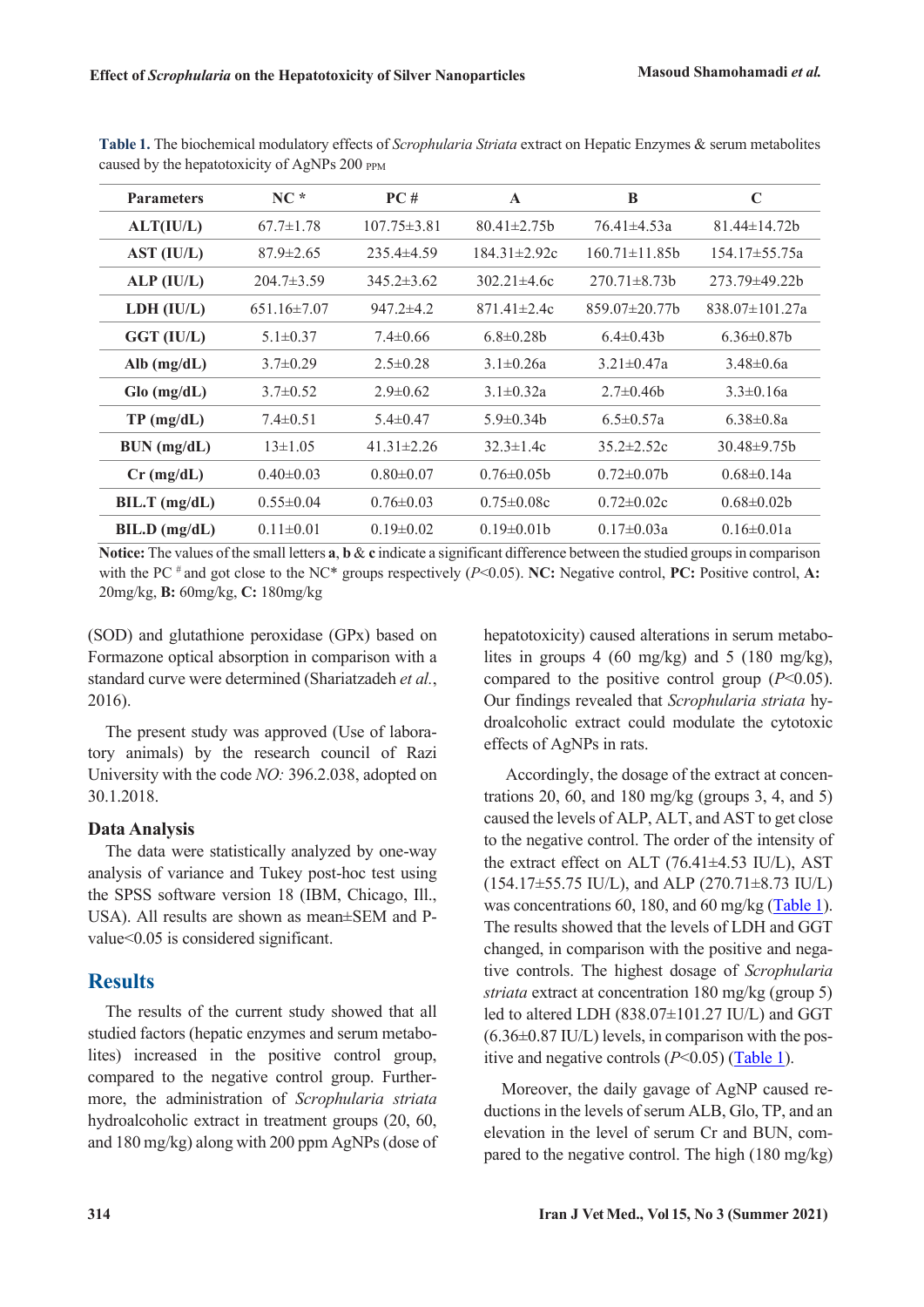and moderate (60 mg/kg) doses of Scrophularia striata extract administered to groups 5 and 4 resulted in higher levels of Alb  $(3.48\pm0.6 \text{ and } 3.21\pm0.47)$ mg/dL), Glo (3.3±0.16 and 2.7±0.46mg/dL), and TP  $(6.38\pm0.8$  and  $6.5\pm0.57$  mg/dL), compared to the positive control and got close to the negative control (*P*<0.05). The highest dose of Scrophularia striata extract (180 mg/kg) diminished BUN (30.48±9.75 mg/dL) and Cr (0.68±0.14 mg/dL) (*P*<0.05), [\(Table](#page-3-0)  [1\)](#page-3-0).

Furthermore, the levels of serum TBIL and DBIL increased with a 30-day daily gavage of 200 ppm AgNPs for the positive control, in comparison with the negative control [\(Table 1\)](#page-3-0). The daily administration of the extract (20, 60, 180 mg/kg) in three treatment groups along with 200 ppm AgNPs caused changes in serum TBIL and DBIL. Based on our re-

sults, significant differences were observed between the groups of concentrations 20, 60, and 180 mg/kg, especially at the concentrations of 180 mg/kg with





 $0.68\pm0.02$  and  $0.16\pm0.01$ , in comparison with the positive control with  $0.76 \pm 0.03$  and  $0.19 \pm 0.02$  and the negative control with  $0.55\pm0.04$  and  $0.11\pm0.01$ (*P*<0.05) (Table 1).

The administration of 200 ppm AgNPs increased the range of rat serum blood oxidative stress markers in the positive control, compared to the negative control. The findings showed that hepatotoxicity induction with 200 ppm AgNPs led to a decrease in most studied oxidative stress markers, namely TAC, CAT, SOD, and GPx in the positive control group, in comparison with the negative control group [\(Figure 2\)](#page-5-0). It was observed that the administration of *Scrophularia striata* hydroalcoholic extract along with 200 ppm AgNPs led to significant alterations in groups 3, 4, and 5 in terms of the oxidative markers, mainly CAT, SOD, and GPx, in comparison with the positive and negative control groups (*P*<0.05) [\(Figure 2\)](#page-5-0).



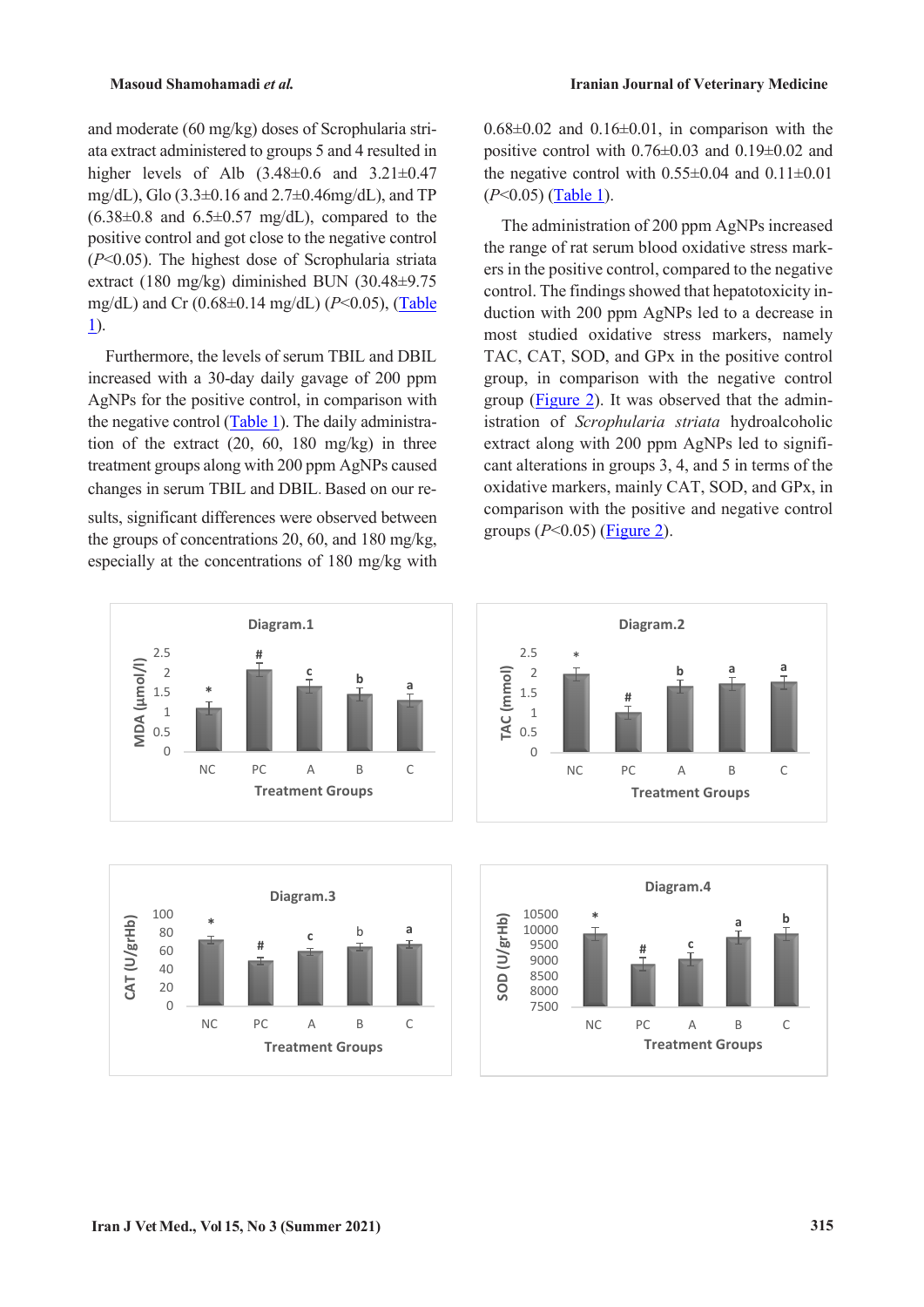

<span id="page-5-0"></span>**Figure 2.** The biochemical modulatory effects of *Scrophularia Striata* extract on blood oxidative stress markers caused by the hepatotoxicity of AgNPs 200  $_{PPM}$ . **Notice:** The values of the small letters **a**, **b** & **c** indicate a significant difference between the studied groups in comparison with the PC # and got close to the NC\* groups respectively (*P*<0.05). **NC\*:** Negative control, **PC#:** Positive control, **A:** 20mg/kg, **B:** 60mg/kg, **C:** 180mg/kg

## **Discussion**

Deposition of NPs in vital organs, such as the liver causes hepatotoxicity. The liver produces large amounts of a variety of enzymes (Takenaka *et al.*, 2001; Sulaiman *et al.*, 2015). Along with inflammation and damage to the liver cells by AgNPs, hepatic enzymes, serum metabolites, and blood oxidative markers will be out of balance (Markus *et al.*, 2016). Accordingly, the biochemical indices and enzymatic assays are important in tracking the clinical symptoms caused by the toxicity of NPs (Behra *et al.*, 2013; Sturla *et al.*, 2014). Studies have shown that the fresh green parts of *Scrophularia striata* are used in traditional medicine due to the presence of flavonoid compounds (e.g., cinnamic acid, quercetin, isorhamnetin-3-O-rutinoside, nepitrin, and phenylpropanoid glycoside), polyphenolic acid, chlorogenic acid, and various glycoterpenoids with anti-inflamatory properties (Monsef *et al.*, 2010; Mahboubi *et al.*, 2013; Abuajah *et al.*, 2015; Zahiri *et al.*, 2016). Therefore, to assess the impact of *Scrophularia striata* extract on the hepatotoxicity of AgNPs, some liver indicators were evaluated in rat serum.

The inflammatory processes and cell toxicity are accompanied by an imbalance in tissue enzymes and free radical activity (Sardari *et al.*, 2012). Higher production of free radicals, such as reactive oxygen species (ROS) and reactive nitrogen species (RNS) in combination with imbalanced tissue enzymes and lower antioxidants destroys the double bonds of fatty acids, cell membrane proteins, DNA, cell death, and disturbed cellular signaling (Formagio *et al.*, 2013; Kapoor *et al.*, 2019). Hepatocellular inflammation

and any disease that elevates the metabolic activity of the liver could be associated with an acute increase in intracellular enzymes or transaminases (Music *et al.*, 2015; Behzadi *et al.*, 2017). The measurement of four important intracellular liver enzymes, namely ALP, AST, ALT, and LDH are the most common laboratory tests for assessing liver function. These enzymes appear and augment in extracellular fluids after hepatic cell membrane damage with AgNPs due to increased ROS and RNS (Barzegar *et al.*, 2011). To diagnose hepatic diseases, the sensitivity of GGT is higher than ALP and transaminases (AST and ALT). Consequently, the assessment of GGT levels along with LDH and ALP is used to detect the destruction of hepatocytes (Kuriakose *et al.*, 2017; Elias *et al.*, 2018).

Studies demonstrated that green leaf plants which contain antioxidants, such as phenolic acids, flavonoids, and chlorogenic acid prevent imbalance in hepatic enzymes and serum metabolites (e.g., ALT, AST, ALP, LDH, and GGT) by collecting ROS, RNS, and the free radicals of damaged tissues and cells (Blanco *et al.*, 2018; Pandurangan *et al.*, 2015). In the present study, the levels of AST, ALT, ALP, LDH, and GGT, which raised in the positive control group due to the hepatotoxicity of AgNPs, declined dose-dependently in the treatment groups. Accordingly, it was found that the extract could be effective in biochemical changes. The abovementioned results were consistent with the findings of Azadmehr, Khanpour, and Zahiri (Azadmehr *et al.*, 2009; Khanpour *et al.*, 2015; Zahiri *et al.*, 2016).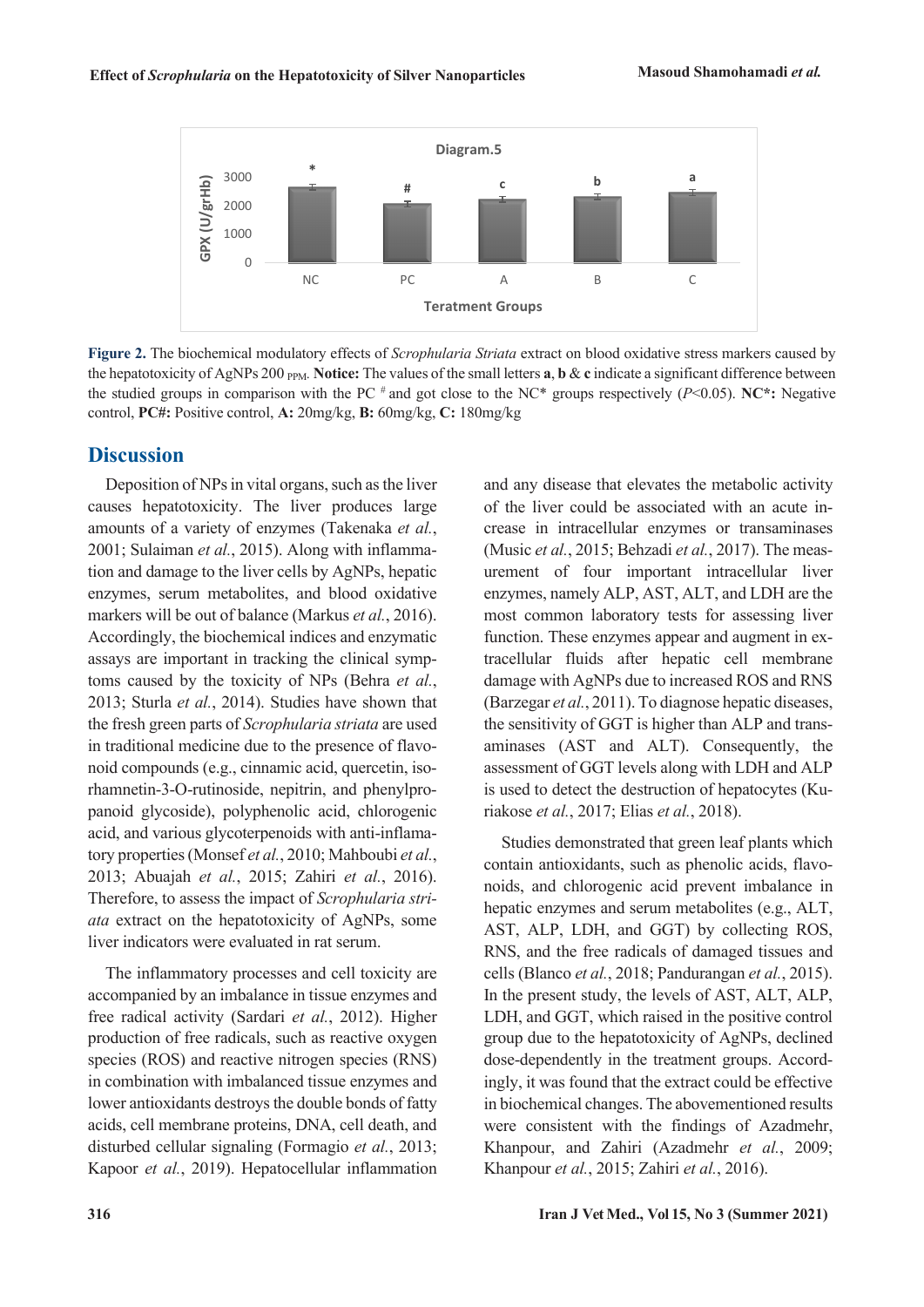Moreover, ALB, Glo, and TP represent the rate of protein synthesized by the liver. The normal concentrations of these biomarkers are disrupted in liver injury (Adeyemi *et al.*, 2012; Zhang *et al.*, 2020). The hepatotoxic dose diminished serum ALB, GLO, and Cr levels. The concentrations of these biomarkers (ALB, GLO, and TP) altered in the three treatments groups, compared to the positive control and negative control groups. The latter results were in line with the studies performed by Bahrami, Lay, and Lawal (Bahrami, 2011; Lay *et al.*, 2014; Lawal *et al.*, 2017).

Ammonia contains nitrogen and is produced by the liver. The urea is transported by the blood from the liver to the kidneys. The measurement of BUN and Cr was a part of the serum biochemical profile for diagnosing AgNPs-induced liver damage and evaluating the effectiveness of the extract. The BIL results from the disintegration of hemoglobin by liver cells. The serum levels of this biomarker increase with further destruction of the liver cells and RBCs (Singh *et al.*, 2009; Adeyemi *et al.*, 2012; Tomita *et al.*, 2019). Therefore, serum DBIL and TBIL levels indicate liver activity in the disintegration and excretion of substances. The modulatory effects of *Scrophularia striata* extract were revealed in the levels of these parameters in the treatment groups, compared to the positive control and negative control groups. As a result, BUN, Cr, DBIL, and TBIL concentrations decreased in the treatment groups in a dose-dependent manner. The mentioned results are consistent with other investigations on the impact of *Scrophularia striata* (Kamalipourazad *et al.*, 2016; Falahi *et al.*, 2018; Tamri, 2019).

Free radicals are very active chemically and play an important role in many diseases. The antioxidant defense naturally neutralizes the influences of these radicals (Prior and Wu, 2013; Rocha *et al.*, 2016). As described above, raised production of free radicals, such as ROS and RNS disrupts the natural mechanism of cellular signaling pathways by misbalancing and weakening the antioxidant defense. The increased production of ROS and RNS along with severe oxidative cellular damage cause an elevation in the oxidative stress biomarkers, such as MDA (Tsikas, 2017; Kwon *et al.*, 2021). *Scrophularia striata* extract was found to be effective in the three treatments groups, in comparison with the positive and negative control groups [\(Figure 2\)](#page-5-0). Consistent with this result, Mandelkeret indicated the antioxidant activity of this agent that led to MDA reduction (Mandelkeret *et al.*, 2011).

Antioxidant enzymes, including CAT, SOD, and GPx are powerful free radical scavengers. Collaboration between distinct antioxidants provides higher protection against the attack of ROS and RNS (Ndumele *et al.*, 2011). The TAC reflects the total antioxidant activity of the body. Therefore, TAC measurement can provide more information than assessing each antioxidant component individually (Alonso *et al.*, 2014). *Scrophularia striata* extract was observed to affect the level of this parameter in the treatment groups A, B, and C [\(Figure 2\)](#page-5-0). The latter finding was in line with the results of Shariatzadeh *et al.* (Shariatzadeh *et al.*, 2016).

The accumulation of hydrogen peroxide  $(H_2O_2)$  in the cells causes the oxidation of DNA, proteins, and fats resulting in mutation and cell perdition (Ma *et al.*, 2017). The CAT is an antioxidant enzyme involved in the detoxification of  $H_2O_2$  by catalyzing the conversion of two  $H_2O_2$  molecules to oxygen and two molecules of water. The highest levels of CAT are found in the liver, kidneys, and erythrocytes. The measurement of CAT enzyme activity is a standard and reliable way to assess biological samples, such as serum (Hashem, 2014). We observed that the extract influenced the levels of this parameter in the treatment of groups  $A$ ,  $B$ , and  $C$  [\(Figure 2\)](#page-5-0). The results of Hossain *et al.* concerning the antioxidant activity of medicinal plants and CAT changes are congruent with the results of the current study (Hossain *et al.*, 2014).

Superoxide is a byproduct of the secondary metabolism of oxygen and the lack of control can cause different damages to cells. The SOD is the first and most important antioxidant enzyme in all aerobic organisms that are directly involved in the reduction of reactive oxygen metabolites. This enzyme catalyzes the superoxide and  $H_2O_2$  produced in the cell to an oxygen molecule  $(O_2)$ . Consequently, the SOD is a remarkable antioxidant present in almost all the cells exposed to oxygen (Markus *et al.*, 2016).

Moreover, GPx is an enzyme with peroxidase activity and plays an important biological role in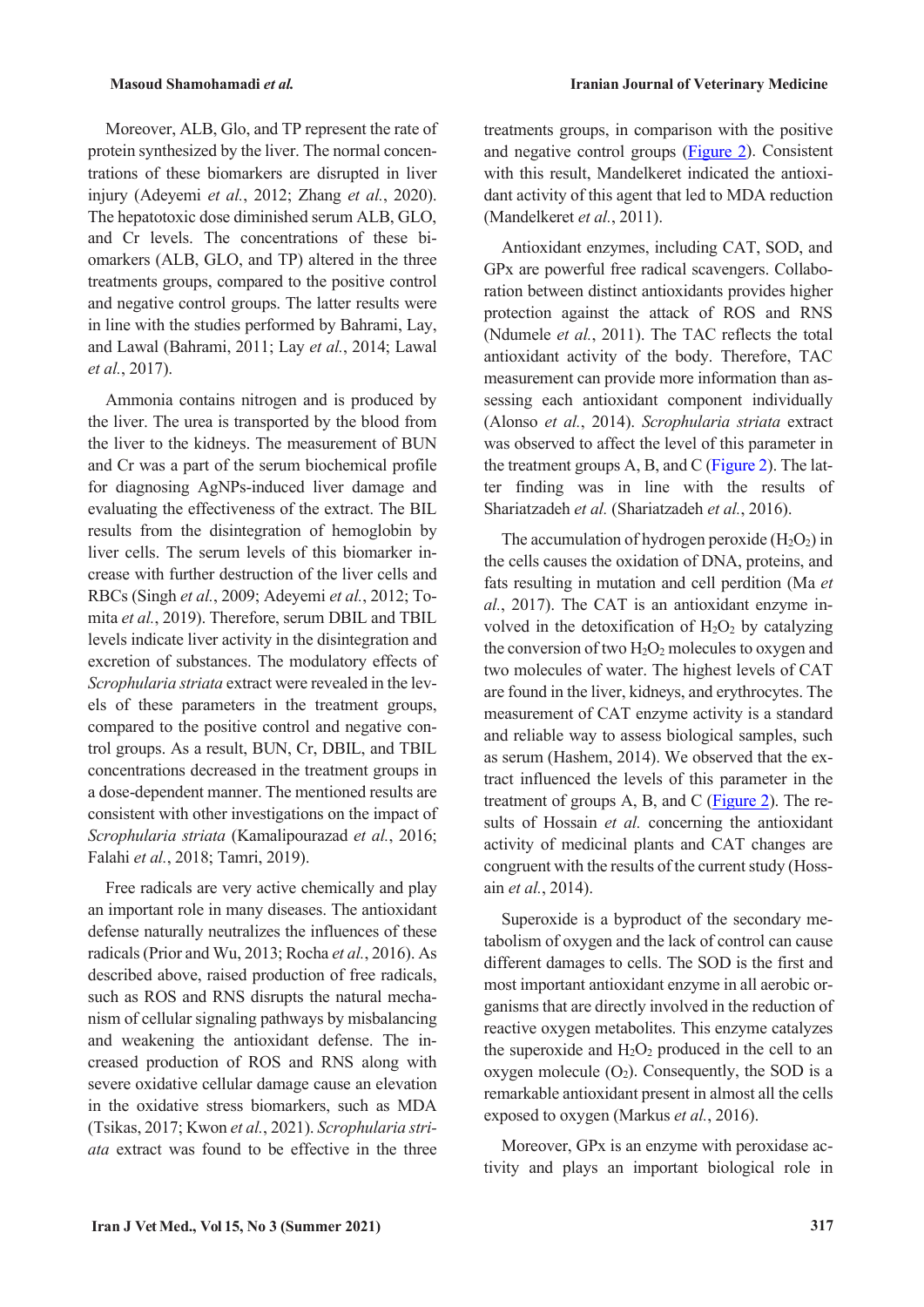protecting organisms against oxidative damage. This enzyme prevents the formation of free radicals by reducing  $H_2O_2$  and a wide range of organic peroxides (Adedara *et al.*, 2018). Therefore, evaluating the activity of the GPx enzyme can be a diagnostic tool for inflammatory and cellular liver damage caused by the toxic effects of AgNPS. There are reports of oxidative stress markers imbalances due to the hepatotoxic impacts of AgNPs similar to the present investigation (Ali *et al.*, 2013; Nasser *et al.*, 2009; Hassan *et al.*, 2019; Majid *et al.*, 2009). In this study, the protective effects of *Scrophularia striata* extract against 200 ppm AgNPs were observed in terms of the antioxidant parameters in the treatment groups A, B, and C, which is consistent with the results of Loganayaki and Ahmed regarding antioxidant activity and free radical scavenging (Loganayaki *et al*., 2013; Ahmed *et al*., 2019). Therefore, data analysis revealed that altering liver enzymes, serum biochemical metabolites, and oxidative stress factors could probably be attributed to the antioxidants, such as phenolic acids, flavonols, and flavonoids in *Scrophularia striata* (Sun *et al.*, 2018; Silva *et al.*, 2019).

# **Conclusion**

The AgNPs are widely used in various products and can cause toxicity for a variety of organs in living organisms, especially hepatoxicity along with

alteration in hepatic enzymes, serum biochemical metabolites, and blood oxidative markers. On the other hand, the medicinal plant *Scrophularia striata* with a range of antioxidant properties can be useful as a substitute for chemical compounds. The results of this study demonstrated that the protective effects of the hydroalcoholic extract of *Scrophularia striata* against the hepatotoxicity of AgNPs are most likely due to the presence of flavonoids. However, further investigation is required to elucidate the cellular and molecular signaling pathways involved in the impacts of *Scrophularia striata* extract.

# **Acknowledgments**

A part of the data in this research is related to the graduate student thesis of veterinary medicine with No: 7087460, Date: 19.11. 2018, in the Faculty of Veterinary Medicine, Razi University, Iran. The researchers are extremely grateful to the laboratory experts involved in the experiments.

# **Conflict of Interest**

The authors declare that they have no conflict of interest. The authors alone are responsible for the content of the paper.

# **References**

- Abuajah, C. I., Ogbonna, A. C., & Osuji, C. M. (2015). Functional components and medicinal properties of food: a review. *Journal of Food Science and Technology*, *52*(5), 2522-2529. [DOI:10.1007/s13197-014- 1396-5] [PMID] [PMCID]
- Adedara, I. A., Anao, O. O., Forcados, G. E., Awogbindin, I. O., Agbowo, A., Ola-Davies, O. E., ... & Farombi, E. O. (2018). Low doses of multi-walled carbon nanotubes elicit hepatotoxicity in rats with markers of oxidative stress and induction of pro-inflammatory cytokines. *Biochemical and Biophysical Research Communications*, *503*(4), 3167-3173. [DOI:10.1016/j.bbrc.2018.08.112] [PMID]
- Adeyemi, O. S., Akanji, M. A., & Ekanem, J. T. (2012). Ethanolic extract of Psidium guajava influences protein and bilirubin levels in Trypanosoma brucei brucei

infected rats. *Journal of Biolojical Sciences*, *12*(2), 111-116. [DOI:10.3923/jbs.2012.111.116]

- Adeyemi, O. S., Adewumi, I., & Faniyan, T. O. (2015). Silver nanoparticles influenced rat serum metabolites and tissue morphology. *Journal of Basic and Clinical Physiology and Pharmacology*, *26*(4), 355-361. [DOI:10.1515/jbcpp-2013-0092] [PMID]
- Adeyemi, O. S., & Faniyan, T. O. (2014). Antioxidant status of rats administered silver nanoparticles orally. *Journal of Taibah University Medical Sciences*, *9*(3), 182-186. [DOI:10.1016/j.jtumed.2014.03.002]
- Adeyemi, O. S., & Orekoya, B. T. (2014). Lipid profile and oxidative stress markers in Wistar rats following oral and repeated exposure to fijk herbal mixture. *Journal of Toxicology*, *2014*. [DOI:10.1155/2014/876035] [PMID] [PMCID]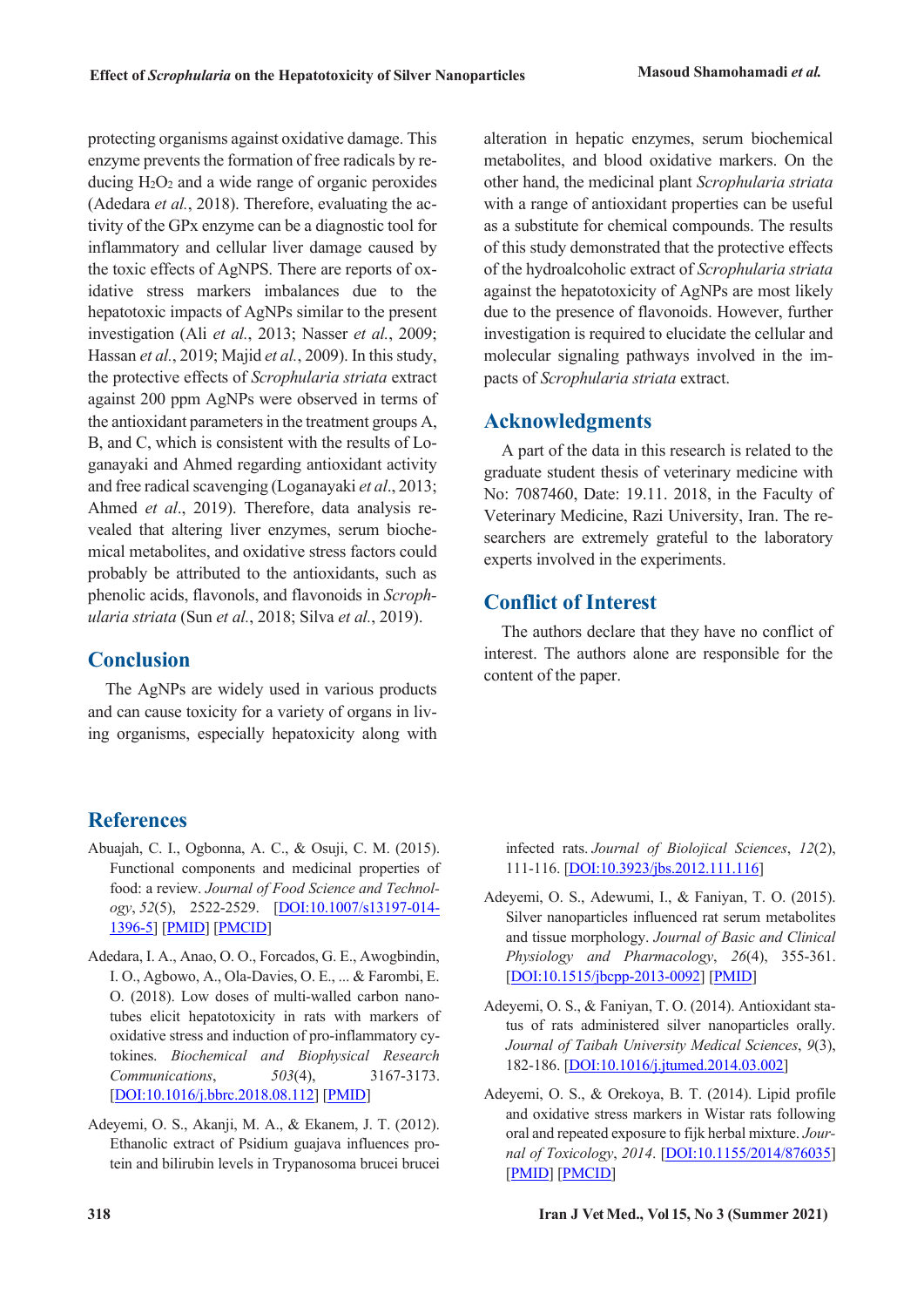- Agarwal, M., M. Murugan, A. Sharma, R. Rai, A. Kamboj, H. Sharma and S. K. Roy (2013). Nanoparticles and its toxic effects: A review. *International Journal of Current Microbiology and Applied Sciences, 2*(10): 76-82.
- Agrawal, S., Bhatt, M., Rai, S. K., Bhatt, A., Dangwal, P., & Agrawal, P. K. (2018). Silver nanoparticles and its potential applications: A review. *Journal of Pharmacognosy and Phytochemistry*, *7*, 930-937.
- Ahamed, M., Karns, M., Goodson, M., Rowe, J., Hussain, S. M., Schlager, J. J., & Hong, Y. (2008). DNA damage response to different surface chemistry of silver nanoparticles in mammalian cells. *Toxicology and Applied Pharmacology*, *233*(3), 404-410. [DOI:10.1016/j.taap.2008.09.015] [PMID]
- Ahmed, O. M., Abdul-Hamid, M. M., El-Bakry, A. M., Mohamed, H. M., & Abdel Rahman, E. S. (2019). Camellia sinensis and epicatechin abate doxorubicininduced hepatotoxicity in male Wistar rats via their modulatory effects on oxidative stress, inflammation, and apoptosis. *Journal of Applied Pharmaceutical Science*, 9(04), 030-044. [DOI:10.7324/JAPS.2019.90405]
- Alonso, A., Misialek, J. R., Amiin, M. A., Hoogeveen, R. C., Chen, L. Y., Agarwal, S. K., ... & Selvin, E. (2014). Circulating levels of liver enzymes and incidence of atrial fibrillation: the Atherosclerosis Risk in Communities cohort. *Heart*, *100*(19), 1511-1516. [DOI:10.1136/heartjnl-2014-305756] [PMID] [PMCID]
- Azadmehr, A., Afshari, A., Baradaran, B., Hajiaghaee, R., Rezazadeh, S., & Monsef-Esfahani, H. (2009). Suppression of nitric oxide production in activated murine peritoneal macrophages in vitro and ex vivo by Scrophularia striata ethanolic extract. *Journal of Ethnopharmacology*, *124*(1), 166-169. [DOI:10.1016/j.jep.2009.03.042] [PMID]
- Bahrami, A. M. (2011). The effectiveness of Scrophularia Striata on Newcastle disease. *Australian Journal of Basic and Applied Sciences*, *5*(12), 2883-2888.
- Barzegar, A., & Moosavi-Movahedi, A. A. (2011). Intracellular ROS protection efficiency and free radicalscavenging activity of curcumin. *PloS one*, *6*(10), e26012. **[DOI:10.1371/journal.pone.0026012]** [PMID] [PMCID]
- Behra, R., Sigg, L., Clift, M. J., Herzog, F., Minghetti, M., Johnston, B., ... & Rothen-Rutishauser, B. (2013). Bioavailability of silver nanoparticles and ions: from a chemical and biochemical perspective. *Journal of the*

#### **Masoud Shamohamadi** *et al.* **Iranian Journal of Veterinary Medicine**

*Royal Society Interface*, *10*(87), 20130396. [DOI:10.1098/rsif.2013.0396] [PMID] [PMCID]

- Behzadi, S., Serpooshan, V., Tao, W., Hamaly, M. A., Alkawareek, M. Y., Dreaden, E. C., ... & Mahmoudi, M. (2017). Cellular uptake of nanoparticles: journey inside the cell. *Chemical Society Reviews*, *46*(14), 4218- 4244. [DOI:10.1039/C6CS00636A] [PMID] [PMCID]
- Bindhu, M. R., & Umadevi, M. (2015). Antibacterial and catalytic activities of green synthesized silver nanoparticles. *Spectrochimica Acta Part A: Molecular and Biomolecular Spectroscopy*, *135*, 373-378. [DOI:10.1016/j.saa.2014.07.045] [PMID]
- Blanco, J., Tomás-Hernández, S., García, T., Mulero, M., Gómez, M., Domingo, J. L., & Sánchez, D. J. (2018). Oral exposure to silver nanoparticles increases oxidative stress markers in the liver of male rats and deregulates the insulin signalling pathway and p53 and cleaved caspase 3 protein expression. *Food and Chemical Toxicology*, *115*, 398-404. [DOI:10.1016/j.fct.2018.03.039] [PMID]
- Chung, I. M., Park, I., Seung-Hyun, K., Thiruvengadam, M., & Rajakumar, G. (2016). Plant-mediated synthesis of silver nanoparticles: their characteristic properties and therapeutic applications. *Nanoscale Research Letters*, *11*(1), 1-14. [DOI:10.1186/s11671-016-1257-4] [PMID] [PMCID]
- Cock, I. E. (2015). The medicinal properties and phytochemistry of plants of the genus Terminalia (Combretaceae). *Inflammopharmacology*, *23*(5), 203- 229. [DOI:10.1007/s10787-015-0246-z] [PMID]
- Elias, S. E. S., Eltom, A., Osman, A. L., & Babker, A. M. (2018). Gamma glutamyl transferase and lactate dehydrogenase as biochemical markers of severity of preeclampsia among Sudanese pregnant women. *Int J Reprod Contracept Obstet Gynecol*, *7*(8), 3020-3. [DOI:10.18203/2320-1770.ijrcog20183294]
- Falahi, H., Sharifi, M., Maivan, H. Z., & Chashmi, N. A. (2018). Phenylethanoid glycosides accumulation in roots of Scrophularia striata as a response to water stress. *Environmental and Experimental Botany*, *147*, 13-21. [DOI:10.1016/j.envexpbot.2017.11.003]
- Formagio, A. S., Kassuya, C. A., Neto, F. F., Volobuff, C. R., Iriguchi, E. K., do C Vieira, M., & Foglio, M. A. (2013). The flavonoid content and antiproliferative, hypoglycaemic, anti-inflammatory and free radical scavenging activities of Annona dioica St. Hill. *BMC Complementary and Alternative Medicine*, *13*(1), 1-8. [DOI:10.1186/1472-6882-13-14] [PMID] [PMCID]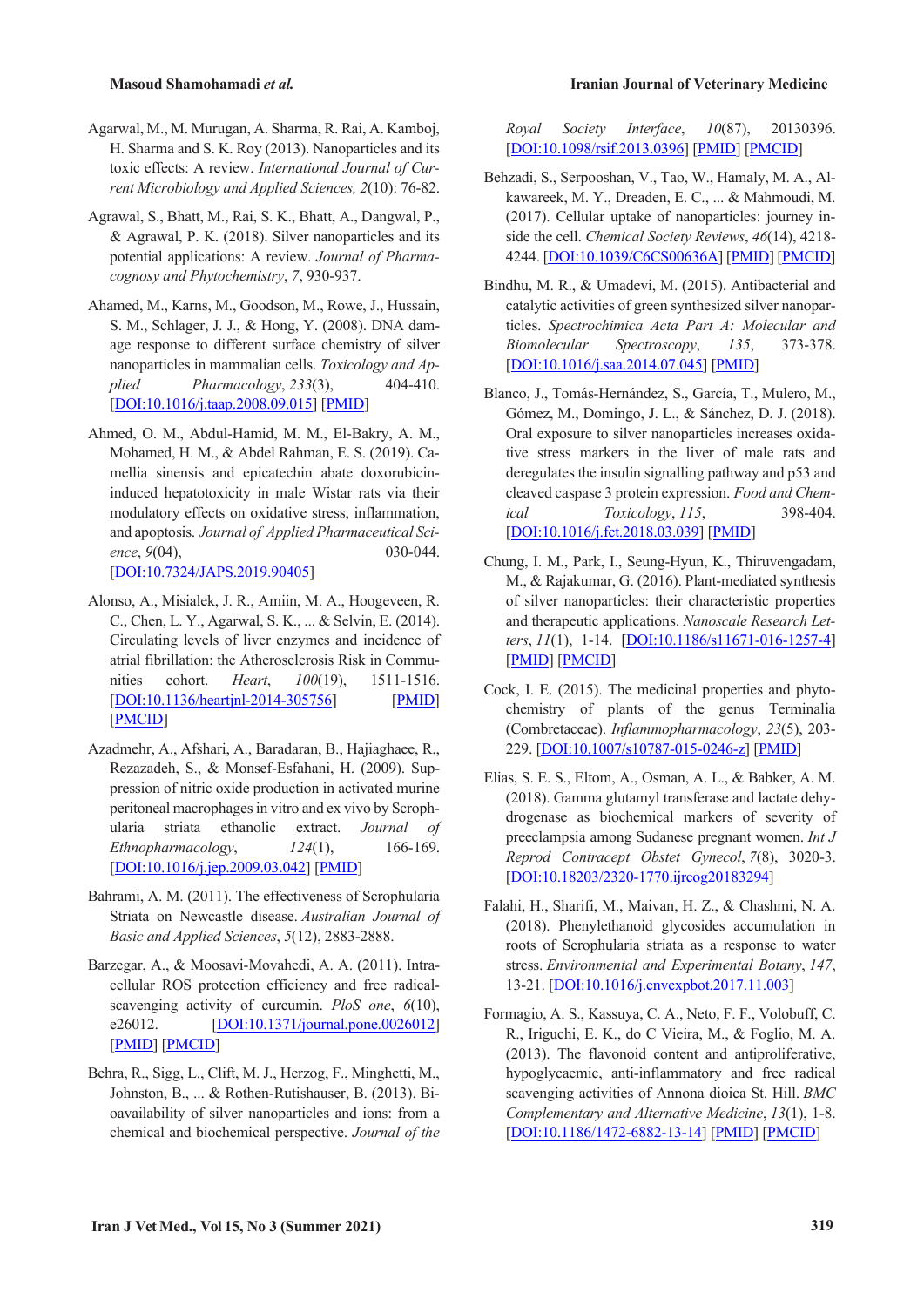- Franci, G., Falanga, A., Galdiero, S., Palomba, L., Rai, M., Morelli, G., & Galdiero, M. (2015). Silver nanoparticles as potential antibacterial agents. *Molecules*, *20*(5), 8856-8874. [DOI:10.3390/molecules20058856] [PMID] [PMCID]
- Gautam, S. S., & Kumar, S. (2012). The antibacterial and phytochemical aspects of Viola odorata Linn. extracts against respiratory tract pathogens. *Proceedings of the National Academy of Sciences, India Section B: Biological Sciences*, *82*(4), 567-572. [DOI:10.1007/s40011-012-0064-7]
- Ghashghaii, A., Hashemnia, M., Nikousefat, Z., Zangeneh, M. M., & Zangeneh, A. (2017). Wound healing potential of methanolic extract of Scrophularia striata in rats. *Pharmaceutical Sciences*, *23*(4), 256-263. [DOI:10.15171/PS.2017.38]
- Gonzalez-Carter, D. A., Leo, B. F., Ruenraroengsak, P., Chen, S., Goode, A. E., Theodorou, I. G., ... & Porter, A. E. (2017). Silver nanoparticles reduce brain inflammation and related neurotoxicity through induction of H 2 S-synthesizing enzymes. *Scientific Reports*, *7*(1), 1-14. [DOI:10.1038/srep42871] [PMID] [PMCID]
- Haddadi, R., Tamri, P., & Jooni, F. J. (2019). In vitro wound healing activity of Scrophularia striata hydroalcoholic extract. *South African Journal of Botany*, *121*, 505-509. [DOI:10.1016/j.sajb.2019.01.002]
- Hashem, H. A. (2014). Cadmium toxicity induces lipid peroxidation and alters cytokinin content and antioxidant enzyme activities in soybean. *Botany*, *92*(1), 1-7. [DOI:10.1139/cjb-2013-0164]
- Hossain, M. A., Al Kalbani, M. S. A., Al Farsi, S. A. J., Weli, A. M., & Al-Riyami, Q. (2014). Comparative study of total phenolics, flavonoids contents and evaluation of antioxidant and antimicrobial activities of different polarities fruits crude extracts of Datura metel L. *Asian Pacific Journal of Tropical Disease*, *4*(5), 378-383. [DOI:10.1016/S2222-1808(14)60591-0]
- Javan, A. J., Bolandi, M., Jadidi, Z., Parsaeimehr, M., & Vayeghan, A. J. (2015). Effects of Scrophularia striata water extract on quality and shelf life of rainbow trout (Oncorhynchus mykiss) fillets during superchilled storage. *Iranian Journal of Veterinary Research*, *16*(2), 213.
- Ivask, A., Juganson, K., Bondarenko, O., Mortimer, M., Aruoja, V., Kasemets, K., ... & Kahru, A. (2014). Mechanisms of toxic action of Ag, ZnO and CuO nanoparticles to selected ecotoxicological test organisms and mammalian cells in vitro: a comparative review. *Nanotoxicology*, *8*(sup1), 57-71. [DOI:10.3109/17435390.2013.855831] [PMID]
- Iversen, T. G., Skotland, T., & Sandvig, K. (2011). Endocytosis and intracellular transport of nanoparticles: Present knowledge and need for future studies. *Nano today*, *6*(2), 176-185. [DOI:10.1016/j.nantod.2011.02.003]
- Kamalipourazad, M., Sharifi, M., Maivan, H. Z., Behmanesh, M., & Chashmi, N. A. (2016). Induction of aromatic amino acids and phenylpropanoid compounds in Scrophularia striata Boiss. cell culture in response to chitosan-induced oxidative stress. *Plant Physiology and Biochemistry*, *107*, 374-384. [DOI:10.1016/j.plaphy.2016.06.034] [PMID]
- Kapoor, D., Singh, S., Kumar, V., Romero, R., Prasad, R., & Singh, J. (2019). Antioxidant enzymes regulation in plants in reference to reactive oxygen species (ROS) and reactive nitrogen species (RNS). *Plant Gene*, *19*, 100182. [DOI:10.1016/j.plgene.2019.100182]
- Kerdar, T., Moradkhani, S., & Dastan, D. (2018). Phytochemical and biological studies of scrophularia striata from Ilam. *Jundishapur Journal of Natural Pharmaceutical Products*, *13*(3). [DOI:10.5812/jjnpp.62705]
- Khanpour-Ardestani, N., Sharifi, M., & Behmanesh, M. (2015). Establishment of callus and cell suspension culture of Scrophularia striata Boiss.: an in vitro approach for acteoside production. *Cytotechnology*,  $67(3)$ , 475-485. [DOI:10.1007/s10616-014-9705-4] [PMID] [PMCID]
- Kim, S., Choi, J. E., Choi, J., Chung, K. H., Park, K., Yi, J., & Ryu, D. Y. (2009). Oxidative stress-dependent toxicity of silver nanoparticles in human hepatoma cells. *Toxicology in vitro*, *23*(6), 1076-1084. [DOI:10.1016/j.tiv.2009.06.001] [PMID]
- Koppula, S., Kumar, H., More, S. V., Lim, H. W., Hong, S. M., & Choi, D. K. (2012). Recent updates in redox regulation and free radical scavenging effects by herbal products in experimental models of Parkinson's disease. *Molecules*, 17(10), 11391-11420. [DOI:10.3390/molecules171011391] [PMID] [PMCID]
- Kwon, N., Kim, D., Swamy, K. M. K., & Yoon, J. (2021). Metal-coordinated fluorescent and luminescent probes for reactive oxygen species (ROS) and reactive nitrogen species (RNS). *Coordination Chemistry Reviews*, *427*, 213581. [DOI:10.1016/j.ccr.2020.213581]
- Kuriakose, J., Raisa, H. L., Vysakh, A., Eldhose, B., & Latha, M. S. (2017). Terminalia bellirica (Gaertn.) Roxb. fruit mitigates CCl4 induced oxidative stress and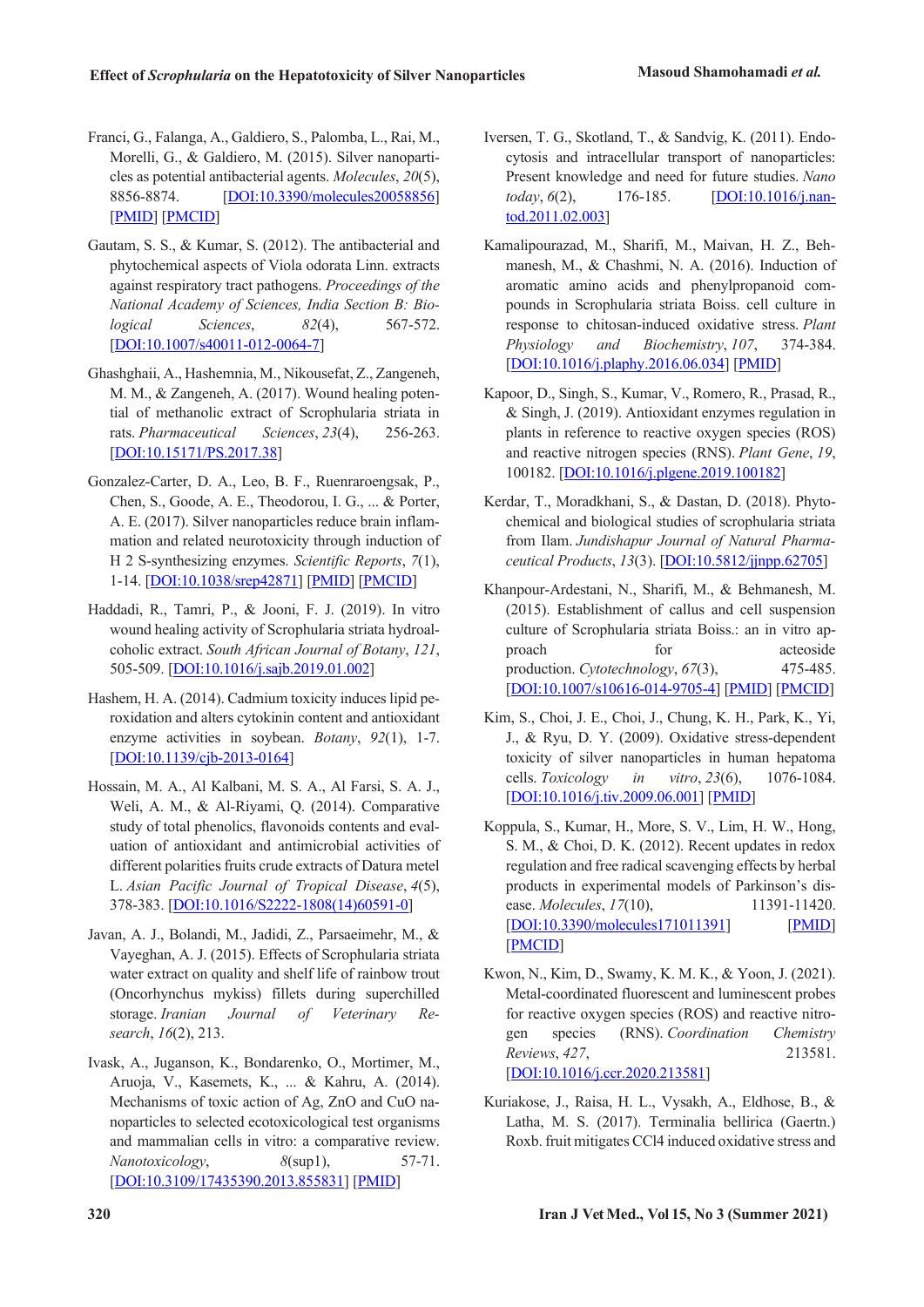hepatotoxicity in rats. *Biomedicine & Pharmacotherapy*, *93*, 327-333. [DOI:10.1016/j.biopha.2017.06.080] [PMID]

- Lay, M. M., Karsani, S. A., Mohajer, S., & Abd Malek, S. N. (2014). Phytochemical constituents, nutritional values, phenolics, flavonols, flavonoids, antioxidant and cytotoxicity studies on Phaleria macrocarpa (Scheff.) Boerl fruits. *BMC Complementary and Alternative Medicine*, *14*(1), 1-12. [DOI:10.1186/1472-6882-14- 152] [PMID] [PMCID]
- Iseghohi, S. O., & Orhue, N. E. (2017). Aqueous extract of Dennettia tripetala ameliorates liver and kidney damage caused by multiple exposures to carbon tetrachloride. *Clinical Phytoscience*, *3*(1), 1-8. [DOI:10.1186/s40816-016-0037-0]
- León-Silva, S., Fernández-Luqueño, F., & López-Valdez, F. (2016). Silver nanoparticles (AgNP) in the environment: a review of potential risks on human and environmental health. *Water, Air, & Soil Pollution*, *227*(9), 1-20. [DOI:10.1007/s11270-016-3022-9]
- Loganayaki, N., Siddhuraju, P., & Manian, S. (2013). Antioxidant activity and free radical scavenging capacity of phenolic extracts from Helicteres isora L. and Ceiba pentandra L. *Journal of Food Science and Technology*, *50*(4), 687-695. [DOI:10.1007/s13197-011-0389 x] [PMID] [PMCID]
- Ma, X., Hartmann, R., Jimenez de Aberasturi, D., Yang, F., Soenen, S. J., Manshian, B. B., ... & Parak, W. J. (2017). Colloidal gold nanoparticles induce changes in cellular and subcellular morphology. *ACS nano*, *11*(8), 7807-7820. [DOI:10.1021/acsnano.7b01760] [PMID]
- Mahboubi, M., Kazempour, N., & Nazar, A. R. B. (2013). Total phenolic, total flavonoids, antioxidant and antimicrobial activities of Scrophularia striata Boiss extracts. *Jundishapur Journal of Natural Pharmaceutical Products*, *8*(1), 15. [DOI:10.17795/jjnpp-7621] [PMID] [PMCID]
- Monsef-Esfahani, H. R., Hajiaghaee, R., Shahverdi, A. R., Khorramizadeh, M. R., & Amini, M. (2010). Flavonoids, cinnamic acid and phenyl propanoid from aerial parts of Scrophularia striata. *Pharmaceutical Biology*, *48*(3), 333-336. [DOI:10.3109/13880200903133829] [PMID]
- Music, M., Dervisevic, A., Pepic, E., Lepara, O., Fajkic, A., Ascic-Buturovic, B., & Tuna, E. (2015). Metabolic syndrome and serum liver enzymes level at patients with type 2 diabetes mellitus. *Medical Archives*, *69*(4), 251. [DOI:10.5455/medarh.2015.69.251-255] [PMID] [PMCID]
- Mahmoud, W. M., Abdelmoneim, T. S., & Elazzazy, A. M. (2016). The impact of silver nanoparticles produced by Bacillus pumilus as antimicrobial and nematicide. *Frontiers in Microbiology*, *7*, 1746. [DOI:10.3389/fmicb.2016.01746]
- Maneewattanapinyo, P., Banlunara, W., Thammacharoen, C., Ekgasit, S., & Kaewamatawong, T. (2011). An evaluation of acute toxicity of colloidal silver nanoparticles. *Journal of Veterinary Medical Science*, 1106220557-1106220557. [DOI:10.1292/jvms.11- 0038] [PMID]
- Markus, M. R. P., Meffert, P. J., Baumeister, S. E., Lieb, W., Siewert, U., Schipf, S., ... & Völzke, H. (2016). Association between hepatic steatosis and serum liver enzyme levels with atrial fibrillation in the general population: The Study of Health in Pomerania (SHIP). *Atherosclerosis*, *245*, 123-131. [DOI:10.1016/j.atherosclerosis.2015.12.023] [PMID]
- Mahboubi, M., Kazempour, N., & Nazar, A. R. B. (2013). Total phenolic, total flavonoids, antioxidant and antimicrobial activities of Scrophularia striata Boiss extracts. *Jundishapur Journal of Natural Pharmaceutical Products*, *8*(1), 15. [DOI:10.17795/jjnpp-7621]
- Mandelker L(2011). Oxidative stress, free radicals, and cellular damage. In Studies on veterinary medicine. In Mandelker, L., & Vajdovich, P. (Ed). *Studies on Veterinary Medicine* (pp. 1-17). Springer Science & Business Media. [DOI:10.1007/978-1-61779-071-3]
- Naqvi, S., Samim, M., Abdin, M. Z., Ahmed, F. J., Maitra, A. N., Prashant, C. K., & Dinda, A. K. (2010). Concentration-dependent toxicity of iron oxide nanoparticles mediated by increased oxidative stress. *International Journal of Nanomedicine*, *5*, 983. [DOI:10.2147/IJN.S13244] [PMID] [PMCID]
- Nasri, S., Cheraghi, J., & Soltanbaygi, S. (2013). Antinociceptive and anti-inflammatory effect of alcoholic extract of root and stem of Scrophularia striata Boiss. in male mice. *Iranian Journal of Medicinal and Aromatic Plants*, *29*(1).
- Ndumele, C. E., Nasir, K., Conceiçao, R. D., Carvalho, J. A., Blumenthal, R. S., & Santos, R. D. (2011). Hepatic steatosis, obesity, and the metabolic syndrome are independently and additively associated with increased systemic inflammation. *Arteriosclerosis, Thrombosis, and Vascular Biology*, *31*(8), 1927-1932. [DOI:10.1161/ATVBAHA.111.228262] [PMID] [PMCID]
- Nikbakht-Brujeni, G., Tajbakhsh, H., Pooyanmehr, M., & Karimi, I. (2013). In vitro immunomodulatory effects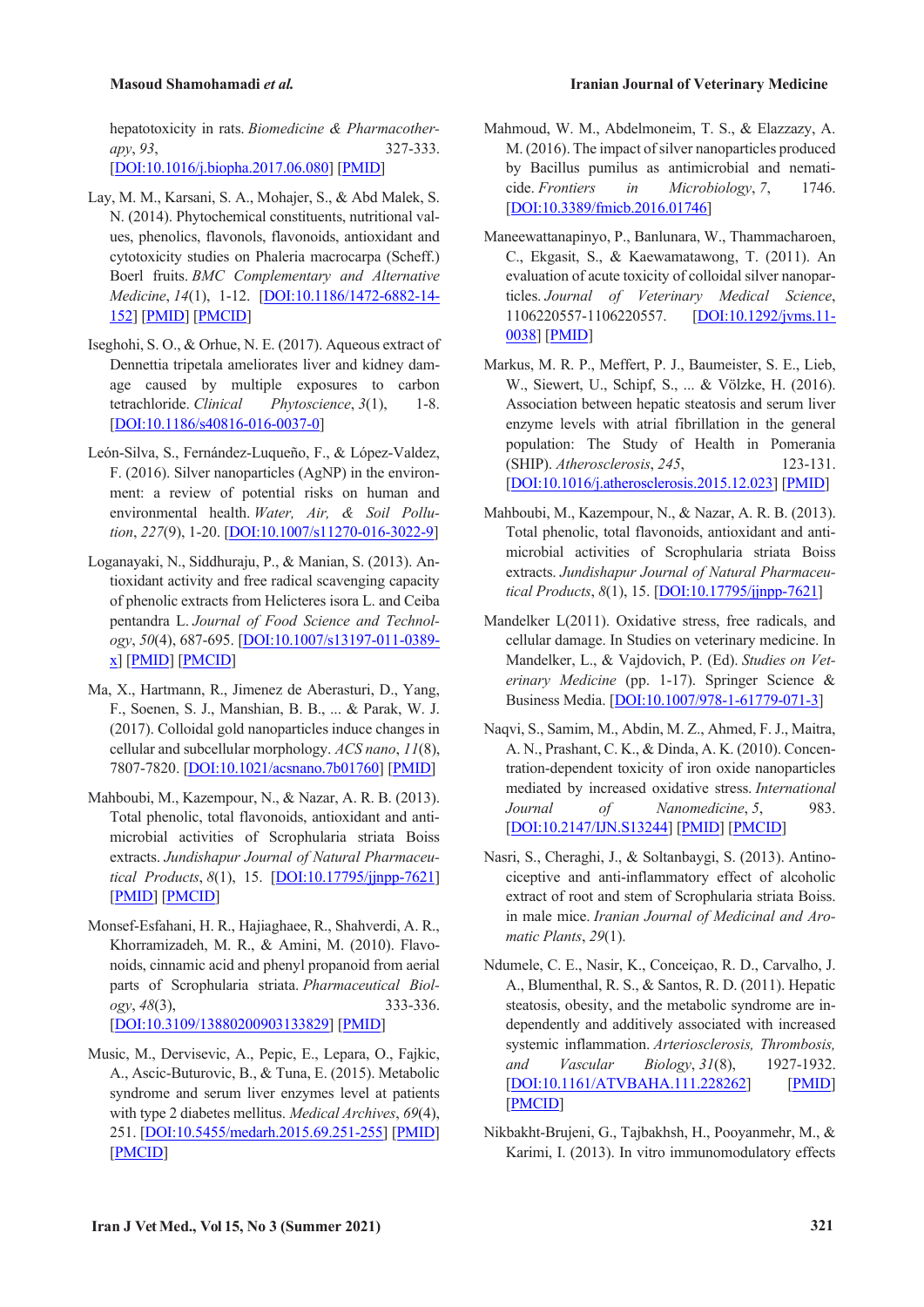of Astragalus verus Olivier.(black milkvetch): an immunological tapestry in Kurdish ethnomedicine. *Comparative Clinical Pathology*, *22*(1), 29-39. [DOI:10.1007/s00580-011-1365-6]

- Oberdörster, G. (2010). Safety assessment for nanotechnology and nanomedicine: concepts of nanotoxicology. *Journal of Internal Medicine*, *267*(1), 89-105. [DOI:10.1111/j.1365-2796.2009.02187.x] [PMID]
- Oliveira, S. F., Bisker, G., Bakh, N. A., Gibbs, S. L., Landry, M. P., & Strano, M. S. (2015). Protein functionalized carbon nanomaterials for biomedical applications. *Carbon*, *95*, 767-779. [DOI:10.1016/j.carbon.2015.08.076]
- Pan, Y., Neuss, S., Leifert, A., Fischler, M., Wen, F., Simon, U., ... & Jahnen-Dechent, W. (2007). Size-<br>dependent cytotoxicity of gold nanoparticytotoxicity cles. *Small*, *3*(11), 1941-1949. [DOI:10.1002/smll.200700378] [PMID]
- Park, S. U., Park, N. I., Kim, Y. K., Suh, S. Y., Eom, S. H., & Lee, S. Y. (2009). Application of plant biotechnology in the medicinal plant, Rehmannia glutinosa Liboschitz. *Journal of Medicinal Plants Research*, *3*(13), 1258-1263.
- Pandurangan, M., & Kim, D. H. (2015). ZnO nanoparticles augment ALT, AST, ALP and LDH expressions in C2C12 cells. *Saudi Journal of Biological Sciences*, *22*(6), 679-684. [DOI:10.1016/j.sjbs.2015.03.013] [PMID] [PMCID]
- Prakash, P. J., Royana, S., Sankarsan, P., & Rajeev, S. (2017). The review of small size silver nanoparticle neurotoxicity: A repeat study. *Journal of Cytology and Histolology*, *8*(3).
- Prior, R. L. and X. Wu (2013). "Diet Antioxidant Capacity: Relationships to Oxidative Stress and Health." *American Journal of Biomededical Science, 5*(2). [DOI:10.5099/aj130200126]
- Rahman, M. F., Wang, J., Patterson, T. A., Saini, U. T., Robinson, B. L., Newport, G. D., ... & Ali, S. F. (2009). Expression of genes related to oxidative stress in the mouse brain after exposure to silver-25 nanoparticles. *Toxicology Letters*, *187*(1), 15-21. [DOI:10.1016/j.toxlet.2009.01.020] [PMID]
- Rezaie-Tavirani, M., Mortazavi, S. A., Barzegar, M., Moghadamnia, S. H., & Rezaee, M. B. (2010). Study of anti cancer property of Scrophularia striata extract on the human astrocytoma cell line (1321). *Iranian Journal of Pharmaceutical Research: IJPR*, *9*(4), 403.
- Rocha, R. S., Kassuya, C. A. L., Formagio, A. S. N., Mauro, M. D. O., Andrade-Silva, M., Monreal, A. C. D., ... & Oliveira, R. J. (2016). Analysis of the anti-inflammatory and chemopreventive potential and description of the antimutagenic mode of action of the Annona crassiflora methanolic extract. *Pharmaceutical Biology*, *54*(1), 35-47. [DOI:10.3109/13880209.2015.1014567] [PMID]
- Sardari, R. R. R., Zarchi, S. R., Talebi, A., Nasri, S., Imani, S., Khoradmehr, A., & Sheshde, S. A. R. (2012). Toxicological effects of silver nanoparticles in rats. *African Journal of Microbiology Research*, *6*(27), 5587-5593. [DOI:10.5897/AJMR11.1070]
- Shariatzadeh, S., N. Kazemipour, and S. Nazifi (2016). Investigation of Protective Effect of Hydroalcoholic Extract of Ginger on Cytotoxicity of Silver Nanoparticles on Hepatic Enzymes Hemathologic Factors, Blood Oxidative Stress Markers & Hepatic Apaptosisin Balb-C Mice. *Journal of Arak University Medical Sciences, 19*(9): 78-87.
- Silva, J., C. Alves, S. Pinteus, J. Reboleira, R. Pedrosa and S. Bernardino (2019). Chlorella. Nonvita . *Nonvitamin and Nonmineral Nutritional Supplement*s, Elsevier: 187-193. [DOI:10.1016/B978-0-12-812491-8.00026- 6]
- Singh, N., Manshian, B., Jenkins, G. J., Griffiths, S. M., Williams, P. M., Maffeis, T. G., ... & Doak, S. H. (2009). NanoGenotoxicology: the DNA damaging potential of engineered nanomaterials. *Biomaterials*, *30*(23-24), 3891-3914. [DOI:10.1016/j.biomaterials.2009.04.009] [PMID]
- Sturla, S. J., Boobis, A. R., FitzGerald, R. E., Hoeng, J., Kavlock, R. J., Schirmer, K., ... & Peitsch, M. C. (2014). Systems toxicology: from basic research to risk assessment. *Chemical Research in Toxicology*, *27*(3), 314-329. [DOI:10.1021/tx400410s] [PMID] [PMCID]
- Sulaiman, A. F., Akanji, M. A., Oloyede, O. B., Sulaiman, A. A., Olatunde, A., Joel, E. B., ... & Adeyemi, O. S. (2015). Oral Exposure to Silver/Gold Nanoparticles: Status of RatLipid Profile, Serum Metabolites and Tissue Morphology. *Journal of Medical Science*, *15*(2), 71-79. [DOI:10.3923/jms.2015.71.79]
- Sun, A., Hasan, M. T., Hobba, G., Nevalainen, H., & Te'o, J. (2018). Comparative assessment of the Euglena gracilis var. saccharophila variant strain as a producer of the β‐1, 3‐glucan paramylon under varying light conditions. *Journal of Phycology*, *54*(4), 529-538. [DOI:10.1111/jpy.12758] [PMID]
- Takenaka, S., Karg, E., Roth, C., Schulz, H., Ziesenis, A., Heinzmann, U., ... & Heyder, J. (2001). Pulmonary and

**322 Iran J Vet Med., Vol 15, No 3 (Summer 2021)**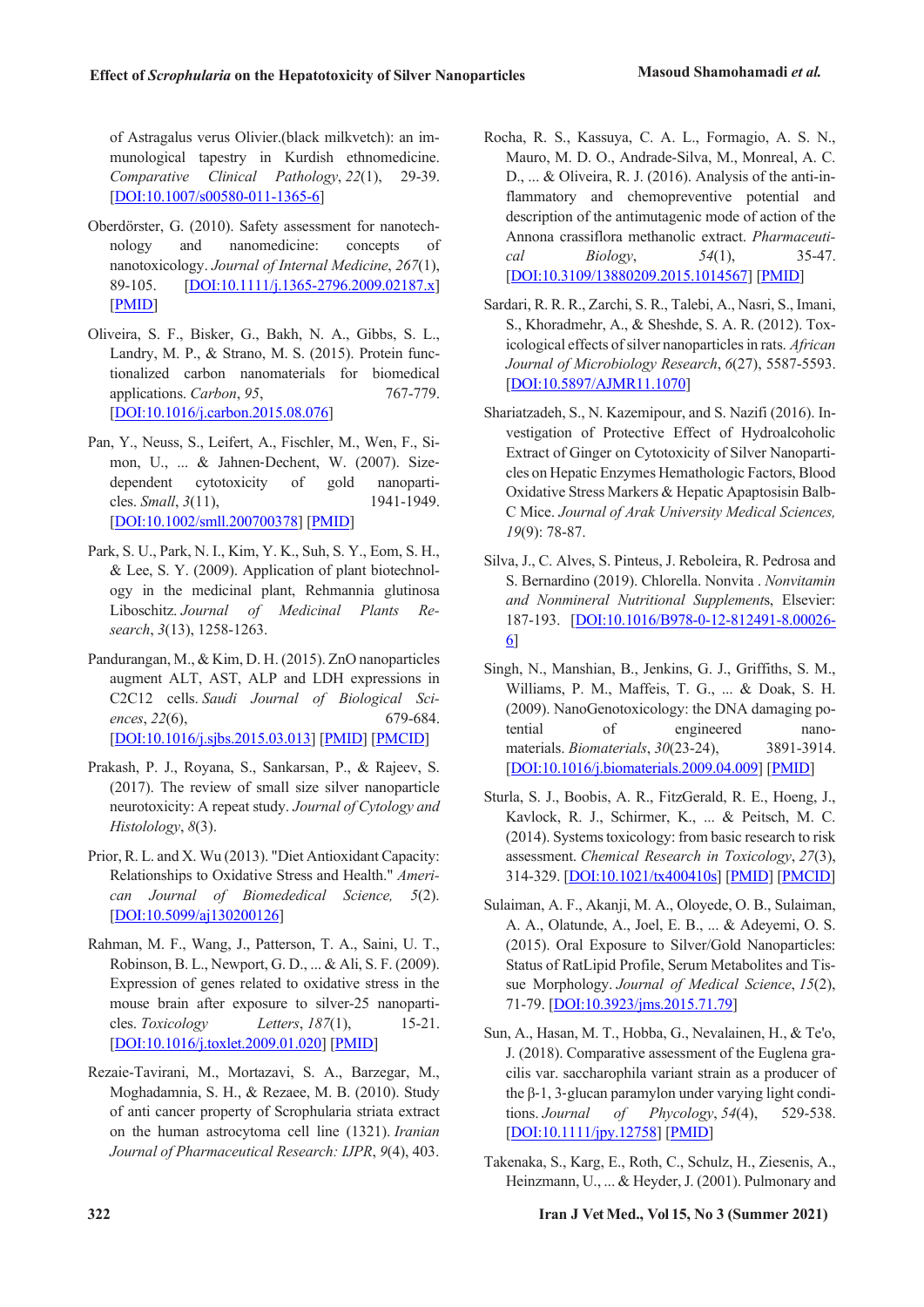systemic distribution of inhaled ultrafine silver particles in rats. *Environmental Health Perspectives*, *109*(suppl 4), 547-551. [DOI:10.1289/ehp.01109s4547] [PMID] [PMCID]

- Tamri, P. (2019). A mini-review on phytochemistry and pharmacological activities of Scrophularia striata. *Journal of Herbmed Pharmacology*, *8*(2), 85-89. [DOI:10.15171/jhp.2019.14]
- Tomita, Y., Fukaya, T., Yamaura, Y., Tsujiguchi, R., Muratani, H., & Shimaya, M. (2019). Implications of hepatic dysfunction in Kawasaki disease: Time‐related changes in aspartate aminotransferase, alanine aminotransferase, total bilirubin, and C-reactive protein<br>levels. *Pediatric Investigation*, 3(1), 19-26. *Investigation*,  $3(1)$ , [DOI:10.1002/ped4.12112] [PMID] [PMCID]
- Tsikas, D. (2017). Assessment of lipid peroxidation by measuring malondialdehyde (MDA) and relatives in biological samples: Analytical and biological challenges. *Analytical Biochemistry*, *524*, 13-30. [DOI:10.1016/j.ab.2016.10.021] [PMID]
- Yousefbeyk, F., H. Vatandoost, F. Golfakhrabadi, Z. Mirzaee, M. R. Abai, G. Amin, and M. Khanavi (2018). "Antioxidant and larvicidal activity of areal parts of

Scrophularia Striata against the malaria vector Anopheles stephensi." *Journal of Arthropod-Borne Disease*s, *12*(2): 119. [DOI:10.18502/jad.v12i2.37] [PMID] [PMCID]

- Zahiri, M., Mohebali, M., Khanavi, M., Sahebgharani, M., Saghafipour, A., Esmaeili, J., ... & Rezayat, S. M. (2016). Therapeutic effect of scrophularia striata ethanolic extract against localized cutaneous leishmaniasis caused by Leishmania major (MRHO/IR/75/ER). *Iranian Journal of Public Health*, *45*(10), 1340.
- Zamaninan-Azodi, M., Ardeshirylajimi, A., Ahmadi, N., Rezaee, M. B., Jalilian, F. A., & Khodarahmi, R. (2013). Antibacterial effects of Scrophularia striata seed aqueous extract on staphilococcus aureus. *Archives of Advances in Biosciences*, *4*(1).
- Zhang, W., Wang, X., Liu, Y., Han, Y., Li, J., Sun, N., ... & Chang, W. (2020). The Synergistic Value of Time-Averaged Serum Albumin and Globulin in Predicting the First Peritonitis in Incident Peritoneal Dialysis Patients. *Blood Purification*, *49*(3), 272-280. [DOI:10.1159/000504036] [PMID]